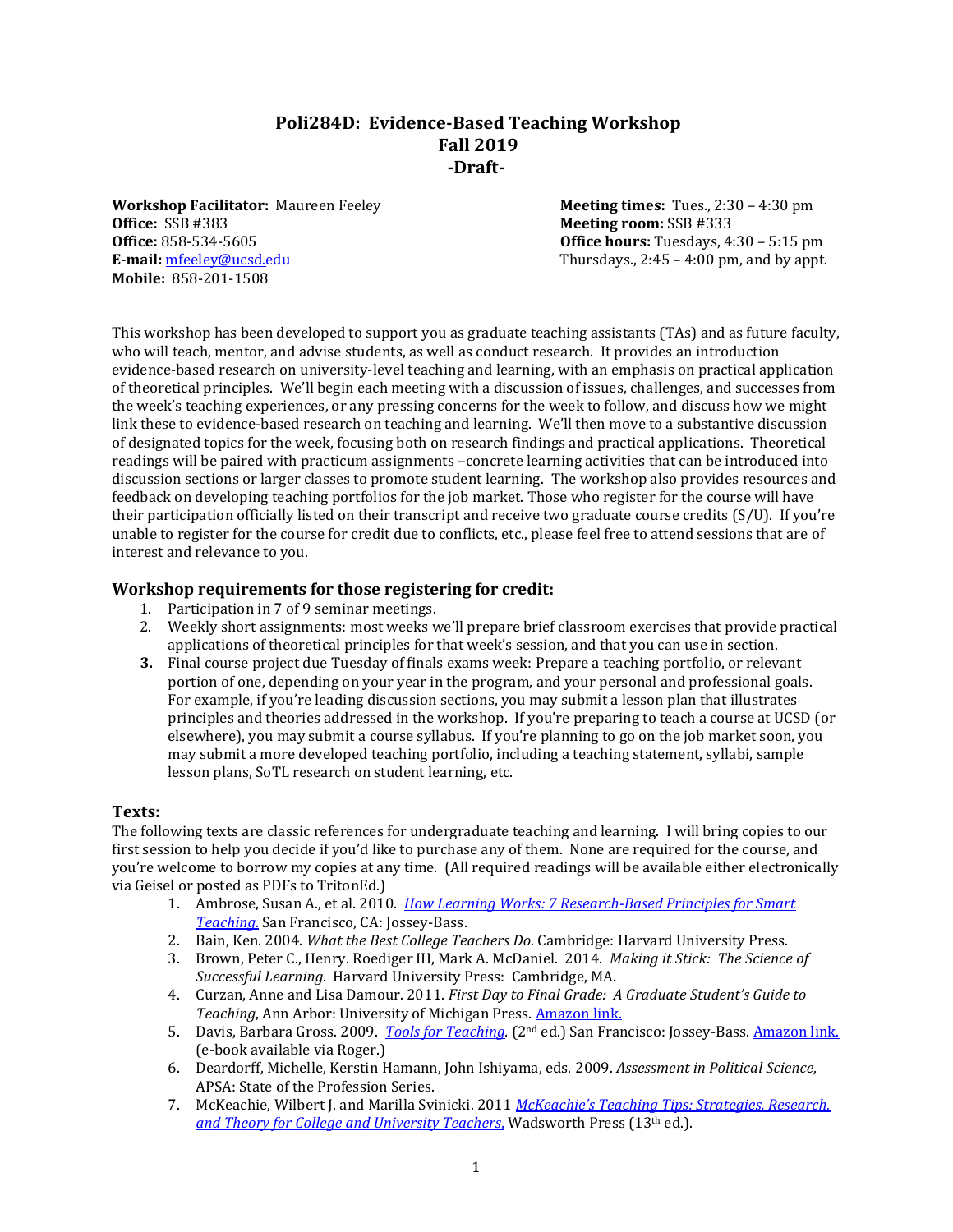- 8. National Academies of Sciences, Engineering, and Medicine. 2018. *How People Learn II: Learners, Contexts, and Cultures.* Washington, DC: The National Academies Press. <https://doi.org/10.17226/24783> (free PDF available)
- 9. National Research Council. 2000. *[How People Learn: Brain, Mind Experience and School.](http://roger.ucsd.edu/search~S9/?searchtype=t&searcharg=How+People+Learn%3A+Brain%2C+Mind+Experience+and+School&searchscope=9&sortdropdown=-&SORT=D&extended=1&SUBMIT=Search&searchlimits=&searchorigarg=tTools+for+teaching)* National Academy Press, Washington D.C. (e-version also available from Roger)
- 10. Nilson, Linda B. 2016. *Teaching at Its Best: A Research Based Resource for College Instructors,* 4th ed., Jossey-Bass.

# **Two Peer-Reviewed APSA Political Science Journals to Consult on Pedagogy**

- 1. [Journal of Political Science Education](http://www.tandfonline.com/loi/upse20)
- 2. [PS: Political Science and Politics](http://journals.cambridge.org/action/displayJournal?jid=PSC)

# **Helpful Websites with Teaching and Learning Resources**

- 1. [Teaching + Learning Commons at UCSD](http://commons.ucsd.edu/)
- 2. [Carl Wieman Science Education Initiative, UBC](http://www.cwsei.ubc.ca/)
- 3. [University of Michigan, CRTL](http://www.crlt.umich.edu/)
- 4. [Derek Bok Center for Teaching and Learning, Harvard](http://bokcenter.harvard.edu/)
- 5. [Center for Teaching and Learning, Stanford](https://web.stanford.edu/dept/registrar/bulletin0809/5077.htm)
- 6. [Carnegie Mellon, Eberly Center for Teaching Excellence](http://www.cmu.edu/teaching/index.html)
- 7. [MIT Teaching and Learning Laboratory](http://tll.mit.edu/)
- 8. [Berkeley Graduate Student Instructors \(GSIs\)](http://gsi.berkeley.edu/)
- 9. [University of North Carolina, Center for Teaching Excellence](https://cfe.unc.edu/teaching-and-learning/)

**Summary of Scheduled Meetings and Topics:** (*Topics may be slightly revised after our first meeting, once we have a better sense of who's in the workshop and your specific interests and goals.)* Since this is a 2 credit S/U course, readings will be kept relatively short, 1 – 2 research articles or chapters from texts each week, designed to lay theoretical foundations for effective pedagogical practices. (Estimate is ~4 hrs. for weekly reading and practicum prep, which as mentioned above, should apply directly toward teaching/section prep.)

### **Week 1: Tues., 1 Oct.**

- Introductions and goals
- Preparing to teach and strategies for succeeding: inclusive classrooms

# **Week 2: Tues., 8 Oct.**

- How do we learn? Introduction to theories of human cognition and student learning
- Practical teaching strategies to engage student learning: facilitating discussion
- **Week 3: Tues., 15 Oct.**
	- Establishing learning outcomes: aligning assignments and assessments
	- Bloom's taxonomy: formative and summative assessments
- **Week 4: Tues., 22 Oct.**
	- Fixed vs. growth mindsets: How to provide efficient and effective feedback to promote learning
	- Midterm reviews and evaluations: building your teaching portfolio
- **Week 5: Tues., 29 Oct.**

• Teaching writing: writing to learn - (Fieldtrip to the Writing Hub)

- **Week 6: Tues., 5 Nov.**
	- Strategies and Styles of Teaching

• Effective Lecturing and Active Learning: Peer Instruction, Simulations, Case Studies

**Week 7: Tues., 12 Nov.**

• Developing teaching portfolios for the job market, awards, promotion files **Week 8: Tues., 19 Nov.:** 

- Diversity, Equity, Inclusion (DEI) and SoTL Research
- **Week 9: Tues., 26 Nov..:** Thanksgiving Holiday no workshop

**Week 10: Tues., 3 Dec.:** Looking Forward: UG Education and the Discipline (APSA)

**Finals Week: Tues., 10 Dec:** No class; submit teaching portfolio project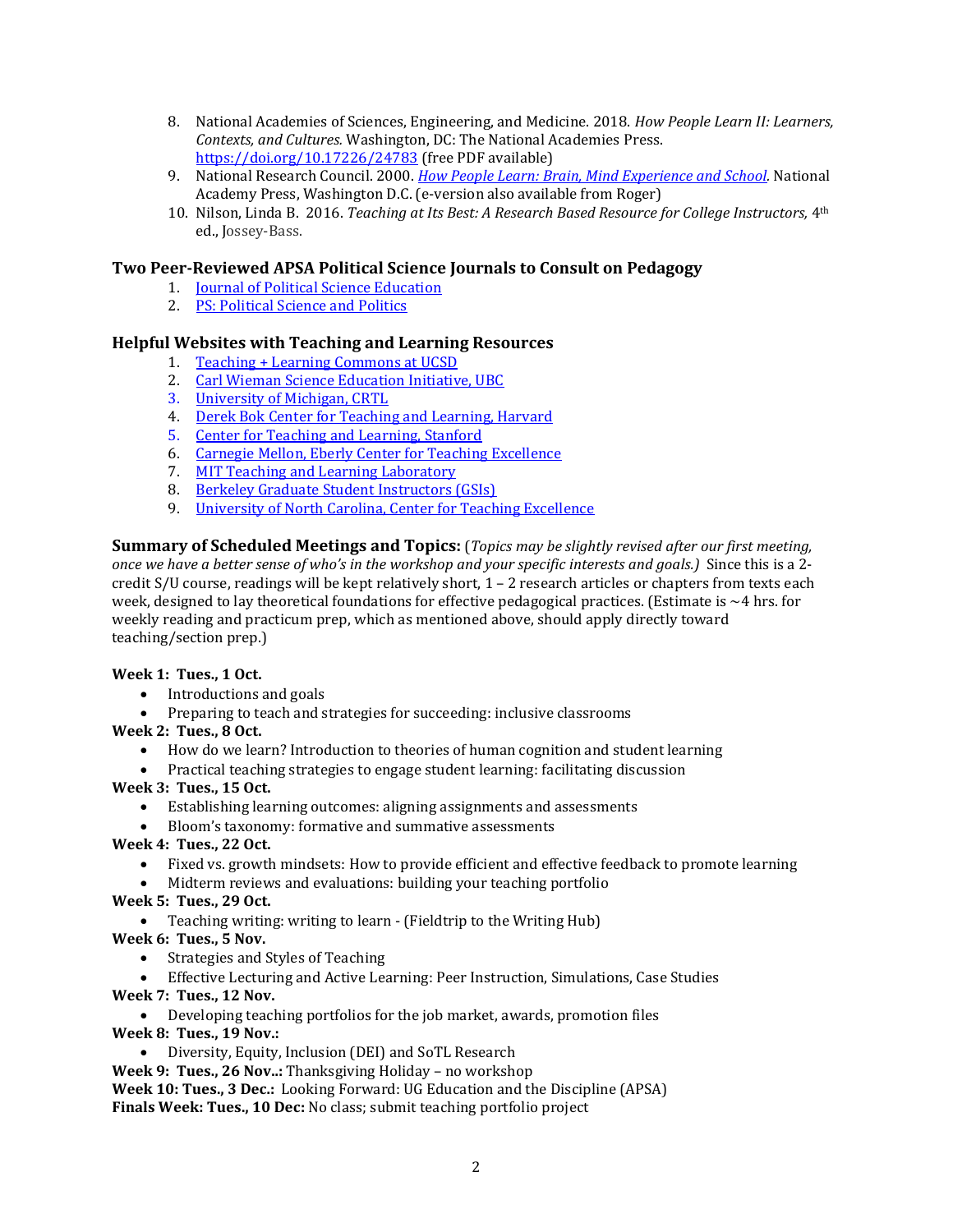**Schedule of Readings and Resources for Workshop Meetings.** (As noted above, topics and readings may be slightly revised, depending on workshop participants' personal interests and goals.)

### **Week 1: Tuesday, 1 Oct**

*Discussion*

- **Introductions and Goals** 
	- o Sections:
		- First day of classes
		- Who are your students? (bios?)
		- Goals of sections? (your role)
		- Met with instructor? (expectations? hours? balance?)
	- o You:
		- Goals for workshop
		- Goals for teaching
		- Goals for research
- **Looking forward to Week 2:** Preparing to teach and strategies for succeeding: inclusive classrooms
	- o Asking and answering questions
	- o Inclusive classrooms

#### *Readings*

None – We'll review online teaching and learning resources and discuss what's most helpful to you

#### *Teaching Resources*

# **Campus Resources (Teaching + Learning Commons)**

- <https://docs.google.com/document/d/1WZT2AzG6bmY08CHSMFuAeH3MVaLkU9D-fQKqK5DqUgc>
- <https://docs.google.com/document/d/1BgwzMsGKKT-pBkZnXCgCtXpCI1ifz0DEvXfgwnW1828>
- [UCSD Principles of Community](http://www.ucsd.edu/explore/about/principles.html)

#### **Department of Political Science TA Handbook:**

• [https://docs.google.com/document/d/1iw3uY24I1IvjHoPas0IhvCQ2BB1h84W3enElS48qjeQ/edit?u](https://docs.google.com/document/d/1iw3uY24I1IvjHoPas0IhvCQ2BB1h84W3enElS48qjeQ/edit?usp=sharing) [sp=sharing](https://docs.google.com/document/d/1iw3uY24I1IvjHoPas0IhvCQ2BB1h84W3enElS48qjeQ/edit?usp=sharing)

**TA Teaching Materials, AY 2019 – 20**

<https://drive.google.com/drive/folders/1nSzB-z-yp8PGqyP2FCh9kKezCkXkPYFN>

#### *Practicum*

Planning for week 2 -> establishing Learning Outcomes (LOs)

### **Week 2: Tuesday, 8 Oct.:**

#### *Discussion*

- **1.** How Do We Learn? Theories of human cognition/student learning
- **2.** Practical Teaching Strategies to Engage Student Learning

### *Readings*

#### **How People Learn**

- 1. National Research Council, *How People Learn: Brain Mind Experience and School: Expanded Edition.* E-book from Roger*: <https://www.nap.edu/read/9853/chapter/1>*
	- Ch. 1: "Learning: From Speculation to Science," pp. 3 27 (25 pgs).
	- Ch. 2: "How Experts Differ from Novices," pp. 31 50 (19 pgs).

#### *Practicum*

• Develop a brief outline of how key research insights from Chapter 1 could be translated into a classroom activity either for a discussion section you're currently teaching, or one you would like to teach in the future.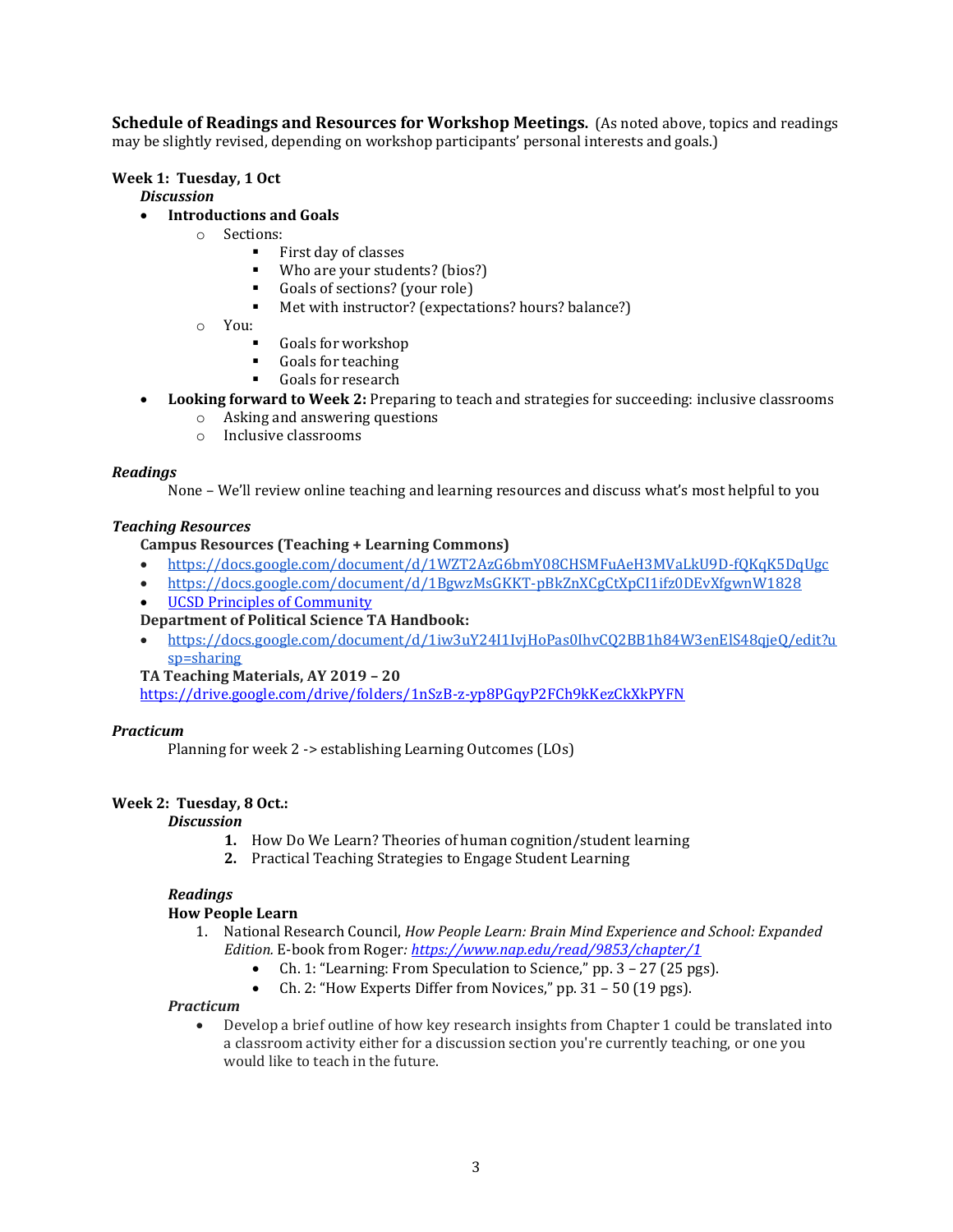# **Week 3: Tues., 15 Oct.**

### *Discussion*

- Establishing Learning Outcomes; aligning assignments and assessments
- Bloom's Taxonomy, and formative and summative assessments

### *Readings*

- 1. Simon, Beth and Jared Taylor, 2009, "What is the Value of Course-Specific Learning Goals?" *Journal of College Science Teaching*, 52 – 57. (Example of SoTL research.) [http://www.cwsei.ubc.ca/SEI\\_research/files/LifeSci/Simon\\_Taylor\\_ValueOfCourseSpecificL](http://www.cwsei.ubc.ca/SEI_research/files/LifeSci/Simon_Taylor_ValueOfCourseSpecificLG.pdf) [G.pdf](http://www.cwsei.ubc.ca/SEI_research/files/LifeSci/Simon_Taylor_ValueOfCourseSpecificLG.pdf)
- 2. Linda B. Nilson, 2010 (3rdedition), Chapter 2 "Outcomes-Centered Course Design," *Teaching at Its Best: A Research Based Resource for College Instructors,* pp. 17 – 32. E-book from Roger: <https://ebookcentral.proquest.com/lib/ucsd/detail.action?docID=516954>

### *Practicum*

- 1. Depending on your personal interests and goals, develop course specific, unit specific, or single-lecture or discussion section learning outcome(s). (I think for most of you it makes sense simply to develop learning outcomes for a single discussion section or a lecture you'd like to teach.)
	- Refer to Table 2.1 to identify verbs that map onto different cognitive levels or processes, and discuss the cognitive process that the learning goal will promote using one of the cognitive frameworks outlined in the chapter -Bloom's (1956) taxonomy, Anderson and Krathwohl's (2000) revision, Fink (2003), and/or Perry (1968) and Baxter-Magolda 1992.
	- Refer to Table 2.2 for examples of learning outcomes based on Bloom's and Anderson and Krathwohl's taxonomies to assist you in drafting your learning outcomes. Note: Learning outcomes should be phrased: *"By the end of [this course, or this unit, or this lecture, or this discussion section] students should be able to . . .*
	- Refer to the learning outcomes rubric in Table 2.3 to evaluate/revise your learning goals.
- 2. Design/draft an assignment(s) or in-class activity that will support student learning in achieving this learning outcome. (Our readings over the next several weeks will address the research on how different types of assignment and activities can support different learning goals, but for now, simply reflect on something that you think should work well.)

### **Week 4: Tues., 22 Oct.**

# *Discussion: What type of feedback best promotes student learning?*

- Promoting Student Learning Before and After Exams: Fixed vs. Growth Mindsets
- Soliciting midterm feedback (Quit, Keep, Start)

### *Readings*

# **Fixed vs. Growth Mindsets; Assessments of Student Learning**

- 1. Dweck, Carol, 2015, "The Secret to Raising Smart Kids," *Scientific American*, vol. 23, no. 5, pp. 1 – <http://www.scientificamerican.com/article/the-secret-to-raising-smart-kids1/>
- 2. Ambrose, Bridges, DiPietro 2010, Chapter 5 "What Kinds of Practice and Feedback Enhance Learning?" *How Learning Works*. E-book from Roger: *<https://ebookcentral.proquest.com/lib/ucsd/detail.action?docID=529947>*

### *Practicum*

• Design an assignment either for discussion section or for a future course you'd like to teach that incorporates key research findings on student practice and instructor (or peer) feedback.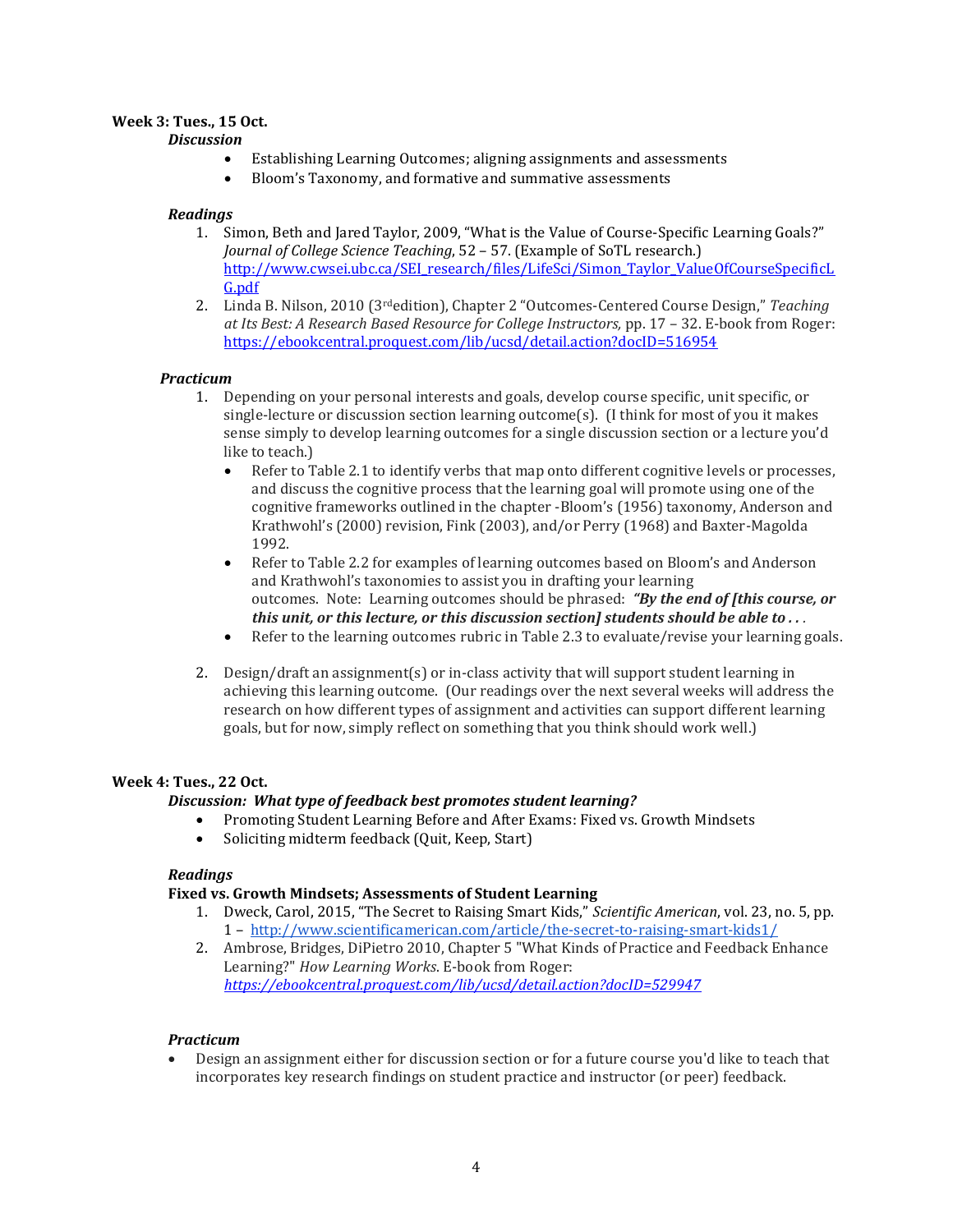### **Week 5: Tues., 29 Oct.**

 *Discussion:* Teaching Writing: Writing to Learn (Field trip: T + L Commons: Writing Hub, TBC)

Strategies for Equitable, Effective, and Efficient Feedback on Writing to Promote Learning

#### *Readings*

- 1. Barbara Gross Davis, 2009, Chapter 34 "Helping Students Write Better in All Courses," and Chapter 35 "Designing Effective Writing Assignments," *Tools for Teaching*, pp. 305 – 322. Ebook from Roger: https://ebookcentral.proquest.com/lib/ucsd/detail.action?docID=448877
- 2. UNC Chapel Hill, Writing Center: Writing Standards in Political Science: <https://writingcenter.unc.edu/tips-and-tools/political-science/>
- 3. UCSD Writing Hub: Core Principles and Practices: https://commons.ucsd.edu/ files/writing[principles-practices.pdf](https://commons.ucsd.edu/_files/writing-principles-practices.pdf)
- 4. Skim for relevance: 3-pg handout from Harvard's writing program on responding to student writing (TritonEd)
- 5. Ambrose et al., 2010, *How Learning Works,* Appendix C, Exhibit C.3 (from Carnegie Mellon) 3-pg rubric for assessing papers (skim for relevance). E-book from Roger: *<https://ebookcentral.proquest.com/lib/ucsd/detail.action?docID=529947>*
- 6. Skim for relevance: Lisa Baglione, "Doing Good [and Doing Well: Teaching Research-Paper](http://journals.cambridge.org/action/displayFulltext?type=1&fid=1905732&jid=PSC&volumeId=41&issueId=03&aid=1905724)  [Writing by Unpacking the Paper,"](http://journals.cambridge.org/action/displayFulltext?type=1&fid=1905732&jid=PSC&volumeId=41&issueId=03&aid=1905724) *PS,* 2008, vol. 41, issue 3, pp. 595 – 602.

#### *Practicum*

- Design a writing assignment either for section, or for a course you'd like to teach.
- If time, develop a rubric for assessing the assignment, or simply critique how the example given in Appendix C (above) may or may not be useful or adaptable for your assignment.

### **Week 6: Tues., 5 Nov.**

#### *Discussion*

Strategies and Styles of Teaching: Effective Lecturing and Active Learning/Peer Instruction

#### *Readings*

- 1. YouTube: Erik Mazur: Peer Instruction (Serious Science): <https://www.youtube.com/watch?v=Z9orbxoRofI>(14mins)
- 2. *McKeachie's Teaching Tips*:
	- Ch. 14: "Active Learning: Group-Based Learning," pp. 190 200
	- Ch. 15: "Experiential Learning: Case-Based, Problem-Based; Reality-Based," pp. 202 211. (TritonEd)
- 3. Gary King and Maya Sen, "How Social Science Research Can Improve Teaching," *PS Political Science & Politics*, vol. 46, no. 3, July 2013, pp. 621 – 629. <https://gking.harvard.edu/files/gking/files/teaching.pdf>
- 4. Two summaries/reviews of paper by Scott Freeman et al. in the *Proceedings of the National Academy of Science* (PNAS), May 2014:
	- <https://www.wired.com/2014/05/empzeal-active-learning/>
	- <http://www.pnas.org/content/111/23/8319>

#### *Practicum*

• Design an active learning exercise that you could use either in section or in a class you'd like to teach one day. (Or report on an active learning exercise you've implemented already.)

### **Week 7: Tues., 12 Nov.**

### *Discussion*

Developing teaching portfolios for the job market – workshop and discussion

# *Readings*

1. Davis, *Tools for Teaching*: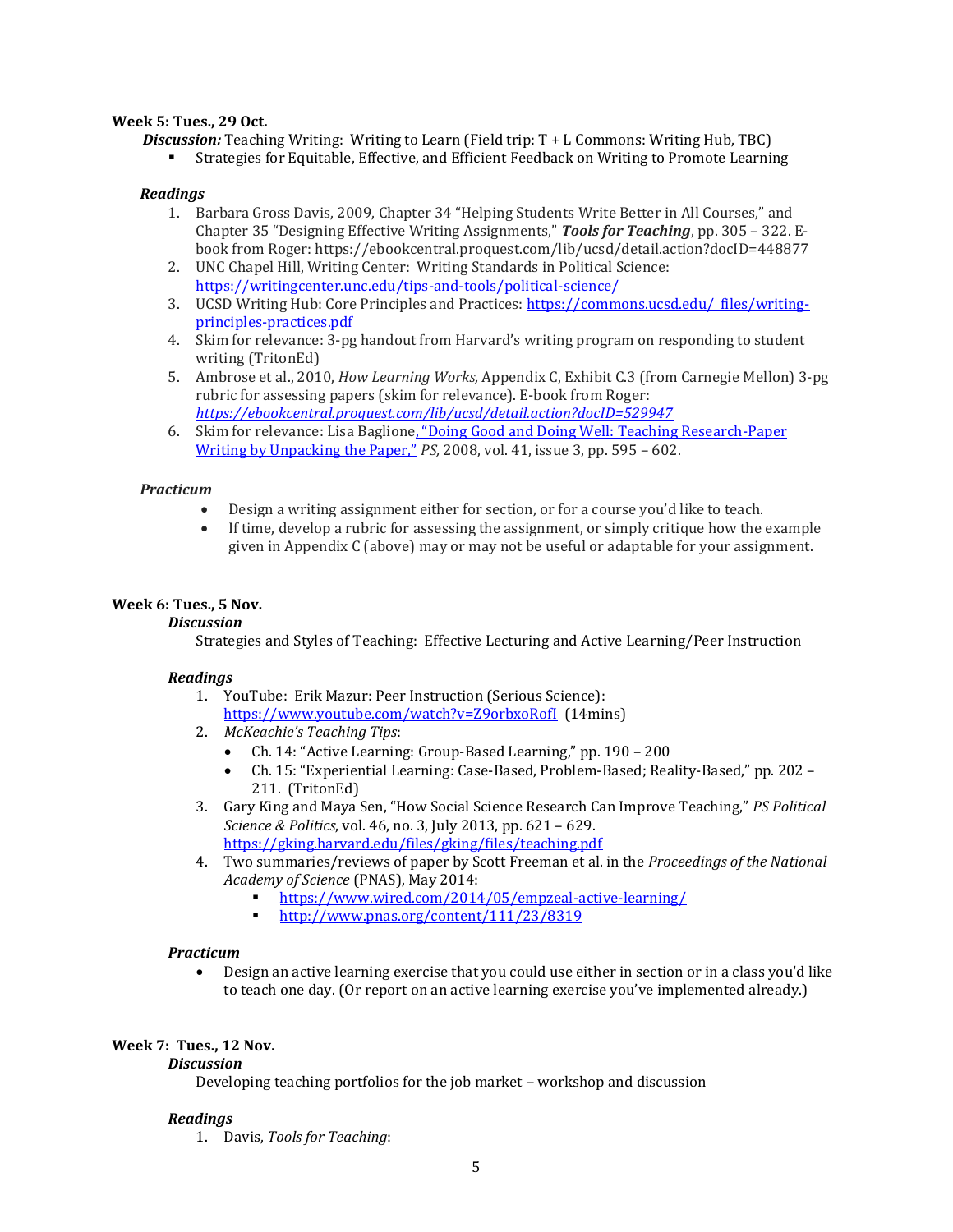- Ch. 54, "The Teaching Portfolio," pp. 481 503.
- [https://ebookcentral.proquest.com/lib/ucsd/reader.action?docID=448877&query=](https://ebookcentral.proquest.com/lib/ucsd/reader.action?docID=448877&query)
- 2. APSA resources. (Posted on TritonEd)
- 3. In addition, Cornell has some excellent resources for developing a teaching philosophy statement:<http://gradschool.cornell.edu/career-services/teaching-philosophy-statement> If you scroll down, you'll find additional links to Chronicle of Education articles on how to write a teaching statement, in addition to a great link to sample statements in various disciplines (including Pol. Sci.) at Michigan:<http://www.crlt.umich.edu/tstrategies/tstpum>

#### *Practicum*

Bring a draft teaching statement or other teaching portfolio contribution for feedback.

# **Week 8: Tues., 19 Nov.: Diversity, Equity, and Inclusion (DEI); and SoTL Research**

### *Discussion*

- What are key concerns relating to diversity, equity and inclusion in our classrooms, and what can be done about them?
- What type of research designs might be most useful in assessing the impact of specific pedagogical interventions in this area, and why?

### *Readings:*

- 1. Walton, et al. "Two Brief Interventions to Mitigate a "Chilly Climate" Transform Women's Experience, Relationships, and Achievement in Engineering," *Journal of Educational Psychology*, 2015, vol. 107, no. 2, 468 – 485[: https://cpb-us](https://cpb-us-w2.wpmucdn.com/u.osu.edu/dist/2/43662/files/2017/02/468-12v4agv.pdf)[w2.wpmucdn.com/u.osu.edu/dist/2/43662/files/2017/02/468-12v4agv.pdf](https://cpb-us-w2.wpmucdn.com/u.osu.edu/dist/2/43662/files/2017/02/468-12v4agv.pdf)
- 2. Rowland and Myatt, "Getting Started in the Scholarship of Teaching and Learning: A 'How to' Guide for Science Academics," Wiley OnLine Library, Sept. 2013: <https://www.ncbi.nlm.nih.gov/pubmed/24591041>

### **Learning Outcomes:**

- 1. Define and discuss an example of SoTL
- 2. Demonstrate understanding of diversity, inclusion and equity concerns in our classrooms
- 3. Provide critiques of a sample research design that assesses impact of pedagogical intervention on "chilly climate"

4. Provide draft of class (or course) experiment to assess the impact of a specific pedagogical intervention on student learning (which may or may not be related to diversity, equity and inclusion) (this can carry into week 10)

Although the first research article focuses specifically on addressing "chilly climate" due to gender bias, we'll discuss whether this research may have broader application. What are some strengths and weaknesses of the research design?

### *Practicum*

Draft a preliminary research design to assess the impact of a pedagogical intervention on student learning either for a future discussion section or for a future course you'd like to teach. (The pedagogical intervention may be designed to address diversity, equity, inclusion, but could also address a different learning outcome/objective.)

**Week 9: Tues., 26 Nov**. (No class meeting: Thanksgiving Holiday)

#### **Week 10: Tues., 3 Dec.: Looking Forward: UG Education and the Discipline** *Discussion*

- Undergraduate Education at R1 Universities
- Teaching and the Discipline: Looking Forward (APSA updates)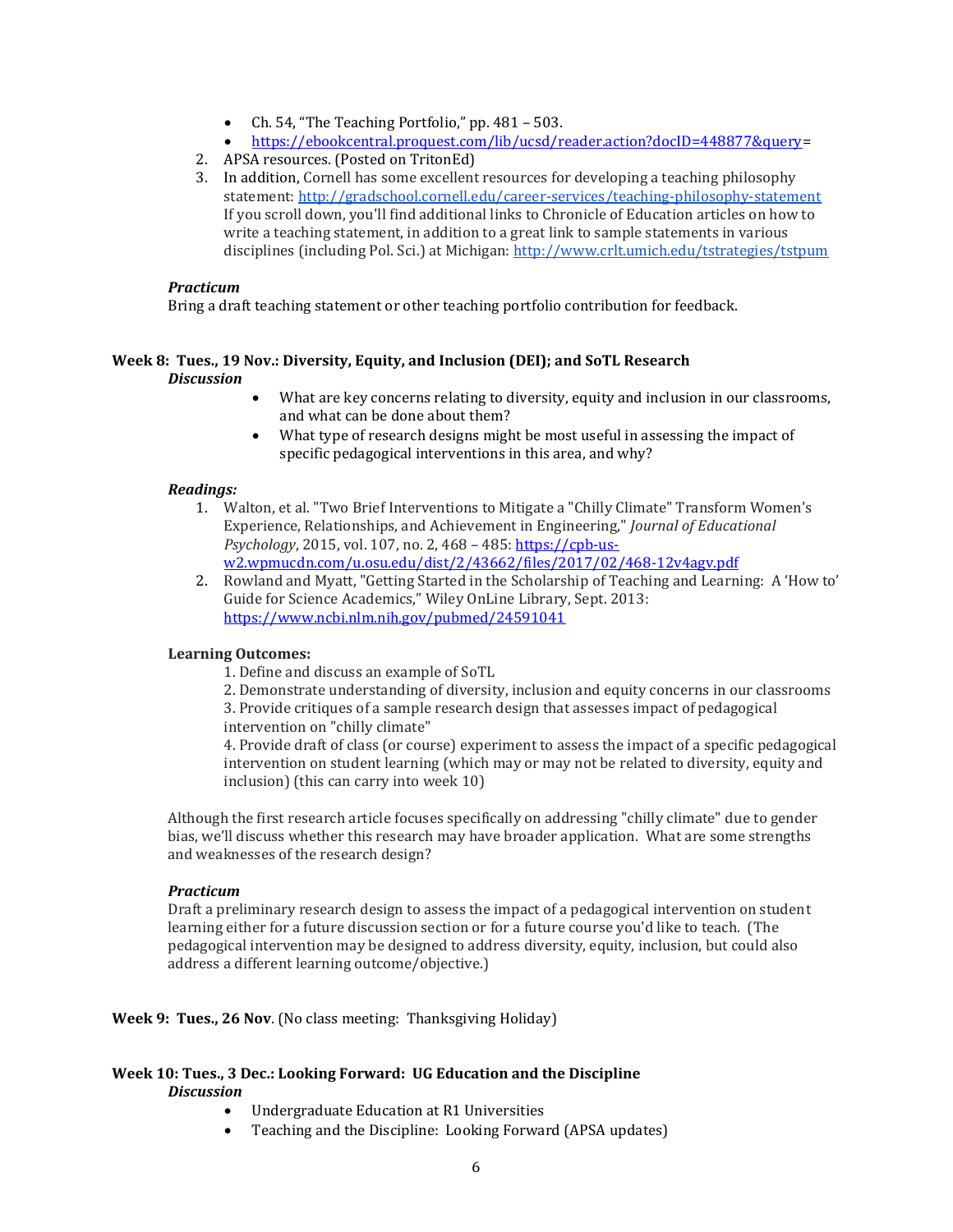### *Readings*

- 1. Boyer Report, "Reinventing Undergraduate Education: A Blueprint for America's Research Universities" - <https://eric.ed.gov/?id=ED424840>
- 2. Wahkle, John C., "Liberal Learning and the Political Science Major: A Report to the Profession," *PS: Political Science & Politics*, March 1991, 48 – 60.: [https://www.cambridge.org/core/journals/ps-political-science-and](https://www.cambridge.org/core/journals/ps-political-science-and-politics/article/liberal-learning-and-the-political-science-major-a-report-to-the-profession/334FE64574A44457D387910BE0D13C98)[politics/article/liberal-learning-and-the-political-science-major-a-report-to-the](https://www.cambridge.org/core/journals/ps-political-science-and-politics/article/liberal-learning-and-the-political-science-major-a-report-to-the-profession/334FE64574A44457D387910BE0D13C98)[profession/334FE64574A44457D387910BE0D13C98](https://www.cambridge.org/core/journals/ps-political-science-and-politics/article/liberal-learning-and-the-political-science-major-a-report-to-the-profession/334FE64574A44457D387910BE0D13C98)

### *Practicum*

Bring draft of relevant portion of teaching portfolio you plan to submit as the workshop project for discussion and feedback. (Final drafts are due Tuesday of finals week, with flexibility, depending on your finals week schedule. See page 1 of syllabus, #3 under "Workshop Requirements" for more details and/or feel free to follow-up with me.)

# **Further Optional Readings:**

# **Weeks 0 - 2:**

- 1. First Day of Class -link from Carl Wieman site:<http://cwsei.ubc.ca/resources/index.html>
- **2.** Motivating Learning[: http://cwsei.ubc.ca/resources/index.html](http://cwsei.ubc.ca/resources/index.html)
- **3.** Derek A. Webb, "Twelve Easy Steps to Becoming an Effective Teaching Assistance," *[PS: Political](http://journals.cambridge.org/action/displayAbstract?fromPage=online&aid=342337)  [Science and Politics](http://journals.cambridge.org/action/displayAbstract?fromPage=online&aid=342337)*, 2005, vol. 38, issue 4, pp. 757 – 761.
- **4.** [Davis, Tools for Teaching](http://roger.ucsd.edu/record=b6895394) (Available via e-reserve):
	- Part I, Ch. 3: "The First Days of Class," pp. 37 47 (11 pgs).
	- Part III, Ch. 9: "Leading a Discussion," pp. 97 105 (9 pgs.)
		- Ch. 10: "Encouraging Student Participation in Discussion," pp. 106 111 (6 pgs.)
		- Ch. 12: "Asking Questions," pp. 118 125.
		- Ch. 13, "Fielding Students' Questions," pp. 127 131. (e-book from Geisel)
	- Part II: Responding to a Changing Student Body, pp. 57 93.
		- o Ch 5: "Diversity and Inclusion in the Classroom," pp. 57 68 (12 pgs).
		- o Ch. 7: "Reentry and Transfer Students," pp. 85 88 (4 pgs.).
		- o Ch. 8: "Teaching Academically Diverse Students," pp. 90 93 (4 pgs.)
		- o (Skim for relevance) Ch. 6: "Students with Disabilities," pp. 72 84.
- **5.** [Curzan and Damour,](http://libraries.ucsd.edu/resources/course-reserves/index.html) *First Day to Final Grade.* (Available via e-reserve)
	- Ch. 1 "Becoming a Teacher," pp.  $1 6$  (6 pgs).
	- Ch. 2 'The First Day of the Term," pp. 7 29 (23 pgs).
	- Ch. 3. "Weekly Class Prep," pp. 29 40 (11 pgs.)
	- Ch. 4: "Running a Discussion," pp. 41 57;
	- Ch. 6: "Trusty Class Plans,' pp. 76 91.
	- Ch. 11 "The Balance of School and Teaching," pp. 227 231 (5 pgs)
	- Appendix B: Lesson Plan for a Discussion Class, p. 180 181.
- **6.** *McKeachie's Teaching Tips*:
	- Ch. 5: "Facilitating Discussion: Posing Problems, Listening, Questioning," pp. 36 54.

# **Weeks 3 and 4:**

- **1.** Grant, Heidi and Dweck, Carol, 2003, "Clarifying Achievement Goals and Their Impact, *Journal of Personality and Social Psychology*, vol. 85, no. 3, pp. 541 – 553.
- **2.** *McKeachie's Teaching Tips:* Chapter 9, "Good Designs for Written Feedback," pp. 108 124.
- **3.** 1. Davis, *Tools for Teaching:*
	- (Skim): Ch. 40, "Allaying Students' Anxieties about Tests," pp. 375 389.
	- Ch. 43: "Grading Practices," pp. 409 418.
	- Ch. 36: "Evaluating Students' Written Work," pp. 325 334.
	- Ch. 52: "Early Feedback to Improve Teaching and Learning," pp. 461 471.
	- Ch. 53: "Video Recordings and Classroom Observations," pp. 472 480.
	- Ch. 60: "Student Rating Forms," pp. 534 546.